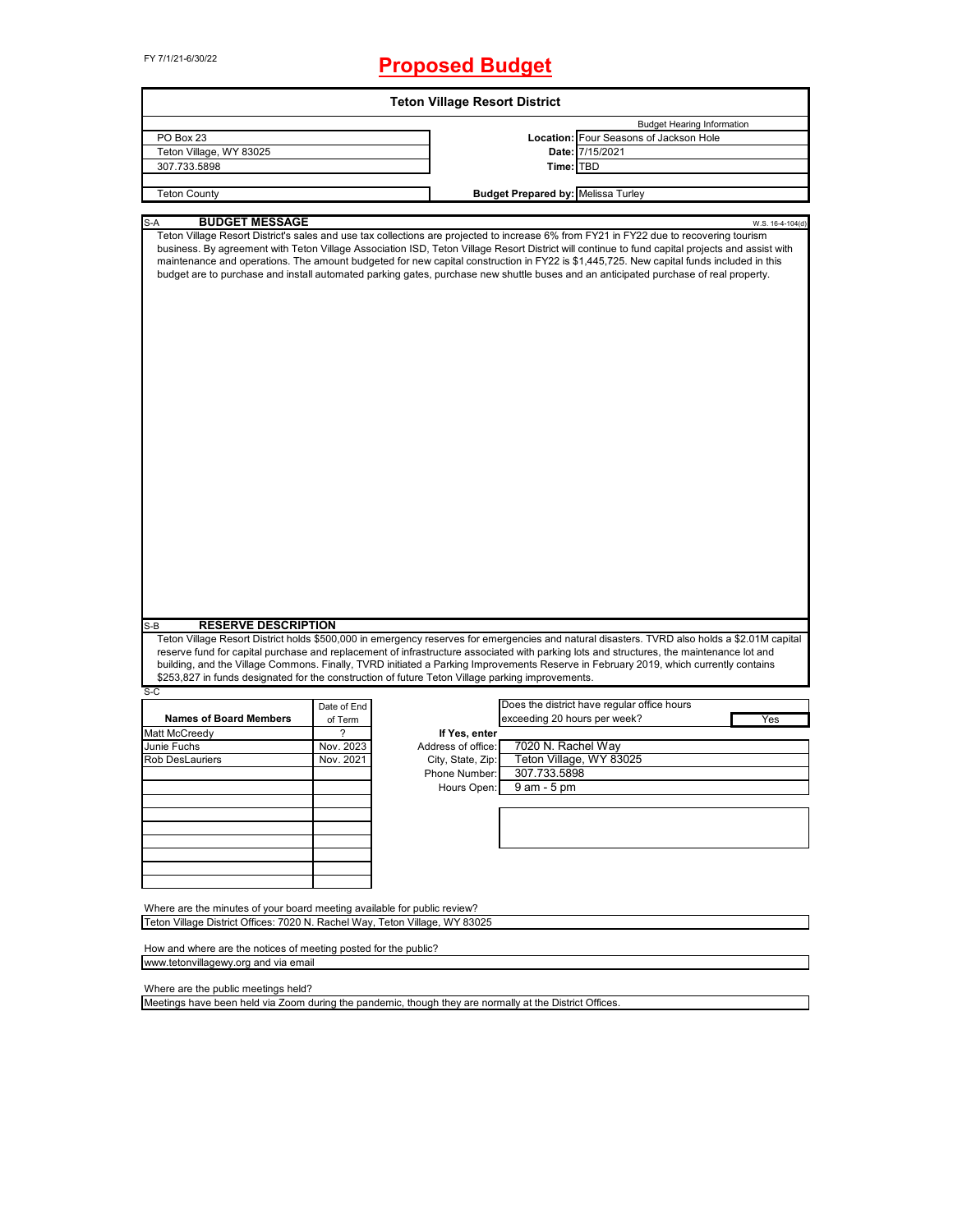## **PROPOSED BUDGET SUMMARY**

|       | <b>OVERVIEW</b>                                             | 2019-2020<br>Actual | 2020-2021<br>Estimated | 2021-2022<br>Proposed | Pending<br>Approval |
|-------|-------------------------------------------------------------|---------------------|------------------------|-----------------------|---------------------|
|       |                                                             |                     |                        |                       |                     |
| $S-1$ | <b>Total Budgeted Expenditures</b>                          | \$2,415,563         | \$2,693,128            | \$2.774.146           |                     |
| $S-2$ | <b>Total Principal to Pay on Debt</b>                       | \$0                 | \$0                    | \$0                   |                     |
| $S-3$ | <b>Total Change to Restricted Funds</b>                     | \$613,140           | \$98,380               | \$113,140             |                     |
|       |                                                             |                     |                        |                       |                     |
| $S-4$ | <b>Total General Fund and Forecasted Revenues Available</b> | \$5,755,032         | \$5,635,916            | \$6,997,649           |                     |
|       |                                                             |                     |                        |                       |                     |
| $S-5$ | Amount requested from County Commissioners                  | \$0                 | \$0                    | SO 8                  |                     |
|       |                                                             |                     |                        |                       |                     |
| $S-6$ | <b>Additional Funding Needed:</b>                           |                     |                        | \$0 B                 | 2                   |

|                   | <b>REVENUE SUMMARY</b>                           | 2019-2020                | 2020-2021                | 2021-2022        | Pending                                                                                                                                                                                                                              |
|-------------------|--------------------------------------------------|--------------------------|--------------------------|------------------|--------------------------------------------------------------------------------------------------------------------------------------------------------------------------------------------------------------------------------------|
|                   |                                                  | Actual                   | Estimated                | Proposed         | Approval                                                                                                                                                                                                                             |
|                   |                                                  |                          |                          |                  |                                                                                                                                                                                                                                      |
| $S-7$             | <b>Operating Revenues</b>                        | \$113,140                | \$98,380                 | \$113,140        | <u>e komune</u>                                                                                                                                                                                                                      |
| $S-8$             | Tax levy (From the County Treasurer)             | \$0                      | \$0                      | \$0              | en de la filosofia<br>1990                                                                                                                                                                                                           |
| $S-9$             | <b>Government Support</b>                        | \$3,016,814              | \$2,960,920              | \$3,130,399      | <u>e all'internazionale della condita dell'India di Seria di Seria di Seria di Seria di Seria di Seria di Seria </u>                                                                                                                 |
| $S-10$            | Grants                                           | \$0                      | \$0                      | \$0              | en die Stadt<br>Stadt Stadt Stadt Stadt Stadt Stadt Stadt Stadt Stadt Stadt Stadt Stadt Stadt Stadt Stadt Stadt Stadt Stadt S                                                                                                        |
| $S-11$            | Other County Support (Not from Co. Treas.)       | \$0                      | \$0                      | \$0              | en en de la familie de la familie de la familie de la familie de la familie de la familie de la familie de la<br>Constitution de la familie de la familie de la familie de la familie de la familie de la familie de la familie      |
| $S-12$            | <b>Miscellaneous</b>                             | \$74.462                 | \$26,000                 | \$24.000         | <u> Albanya San</u>                                                                                                                                                                                                                  |
| $S-13$            | <b>Other Forecasted Revenue</b>                  | \$0                      | \$0                      | \$0              | H.                                                                                                                                                                                                                                   |
|                   |                                                  |                          |                          |                  |                                                                                                                                                                                                                                      |
| $S-14$            | <b>Total Revenue</b>                             | \$3,204,416              | \$3,085,300              |                  | \$3,267,539 33.267.539                                                                                                                                                                                                               |
| FY 7/1/21-6/30/22 |                                                  |                          |                          |                  | <b>Teton Village Resort District</b>                                                                                                                                                                                                 |
|                   | <b>EXPENDITURE SUMMARY</b>                       | 2019-2020                | 2020-2021                | 2021-2022        | Pending                                                                                                                                                                                                                              |
|                   |                                                  | Actual                   | Estimated                | Proposed         | Approval                                                                                                                                                                                                                             |
|                   |                                                  |                          |                          |                  |                                                                                                                                                                                                                                      |
| $S-15$            | <b>Capital Outlay</b>                            | \$1,029,574              | \$1,361,412              | \$1,445,725      | a a chuid chuid chu                                                                                                                                                                                                                  |
| $S-16$            | <b>Interest and Fees On Debt</b>                 | \$0                      | \$0                      | \$0              | en de la política<br>Construction de la construction de la construction de la construction de la construction de la construction d<br>Construction de la construction de la construction de la construction de la construction de la |
| $S-17$            | <b>Administration</b>                            | \$125,441                | \$121,710                | \$139,371        | <b>SKASIA</b>                                                                                                                                                                                                                        |
| $S-18$            | <b>Operations</b>                                | \$1.233.684              | $\overline{\$1,184,337}$ | \$1,160,650      | <u> Kanada ya K</u>                                                                                                                                                                                                                  |
| $S-19$            | <b>Indirect Costs</b>                            | \$26,864                 | \$25,669                 | \$28,400         | e a concelho                                                                                                                                                                                                                         |
| <b>S-20R</b>      | <b>Expenditures paid by Reserves</b>             | \$0                      | \$0                      | \$0              | ▓▓                                                                                                                                                                                                                                   |
| $S-20$            | <b>Total Expenditures</b>                        | \$2,415,563              | \$2,693,128              | \$2,774,146      | <b>SALARITAS</b>                                                                                                                                                                                                                     |
|                   |                                                  |                          |                          |                  |                                                                                                                                                                                                                                      |
|                   |                                                  |                          |                          |                  |                                                                                                                                                                                                                                      |
|                   |                                                  | 2019-2020                | 2020-2021                | 2021-2022        | Pending                                                                                                                                                                                                                              |
|                   | <b>DEBT SUMMARY</b>                              | Actual                   | Estimated                | Proposed         | Approval                                                                                                                                                                                                                             |
|                   |                                                  |                          |                          |                  |                                                                                                                                                                                                                                      |
| $S-21$            | <b>Principal Paid on Debt</b>                    | \$0                      | \$0                      | \$0              |                                                                                                                                                                                                                                      |
|                   |                                                  |                          |                          |                  |                                                                                                                                                                                                                                      |
|                   | <b>CASH AND INVESTMENTS</b>                      | 2019-2020                | 2020-2021                | 2021-2022        | Pending                                                                                                                                                                                                                              |
|                   |                                                  | Actual                   | Estimated                | Proposed         | Approval                                                                                                                                                                                                                             |
|                   |                                                  |                          |                          |                  |                                                                                                                                                                                                                                      |
| $S-22$            | TOTAL GENERAL FUNDS                              | \$2,550,616              | \$2,550,616              | \$3,730,110      | <u> Karajevića i po</u>                                                                                                                                                                                                              |
|                   |                                                  |                          |                          |                  |                                                                                                                                                                                                                                      |
| $S-23$            | <b>Summary of Reserve Funds</b>                  |                          |                          |                  |                                                                                                                                                                                                                                      |
| $S-24$            | <b>Beginning Balance in Reserve Accounts</b>     |                          |                          |                  |                                                                                                                                                                                                                                      |
| $S-25$            | a. Sinking and Debt Service Funds<br>b. Reserves | \$2,510,000<br>\$140.686 | \$3,010,000              | \$3,010,000      | <u>Station Constant</u><br><u>e de la provincia de la provincia de la provincia de la provincia de la provincia de la provincia de la provi</u>                                                                                      |
| $S-26$            | c. Bond Funds                                    | \$0                      | \$253,826<br>\$0         | \$352,206<br>\$0 | an i                                                                                                                                                                                                                                 |
|                   |                                                  |                          |                          |                  | <b>Skykeriansk</b>                                                                                                                                                                                                                   |
| $S-27$            | Total Reserves (a+b+c)<br>Amount to be added     | \$2,650,686              | \$3,263,826              | \$3,362,206      |                                                                                                                                                                                                                                      |
| $S-28$            | a. Sinking and Debt Service Funds                | \$500,000                | \$0                      | \$0              |                                                                                                                                                                                                                                      |
| $S-29$            | b. Reserves                                      |                          |                          |                  | en de la familie de la familie de la familie de la familie de la familie de la familie de la familie de la fa<br>Concello de la familie de la familie de la familie de la familie de la familie de la familie de la familie de       |
| $S-30$            | c. Bond Funds                                    | \$113,140<br>\$0         | \$98,380<br>\$0          | \$113,140<br>\$0 | <u>Saataanii k</u><br>3                                                                                                                                                                                                              |
|                   |                                                  |                          |                          |                  |                                                                                                                                                                                                                                      |
|                   | Total to be added (a+b+c)                        | \$613,140                | \$98,380                 | \$113,140        | <b>RANGE AND STATE</b>                                                                                                                                                                                                               |
| $S-31$            | Subtotal                                         | \$3,263,826              | \$3,362,206              | \$3,475,346      |                                                                                                                                                                                                                                      |

S-33 **TOTAL RESERVES AT END OF FISCAL YEAR \$**3,263,826 \$3,362,206 \$3,475,346 \$\$\$475,346

*Budget Officer / District Official (if not same as "Submitted by")*

Date adopted by Special District

*End of Summary*

Teton Village, WY 83025

**DISTRICT ADDRESS:** PO Box 23 **PREPARED BY:** Melissa Turley

**DISTRICT PHONE:** 307.733.5898

1/23/19 *Form approved by Wyoming Department of Audit, Public Funds Division Prepared in compliance with the Uniform Municipal Fiscal Procedures Act (W.S. 16-4-101 through 124) as it applies.*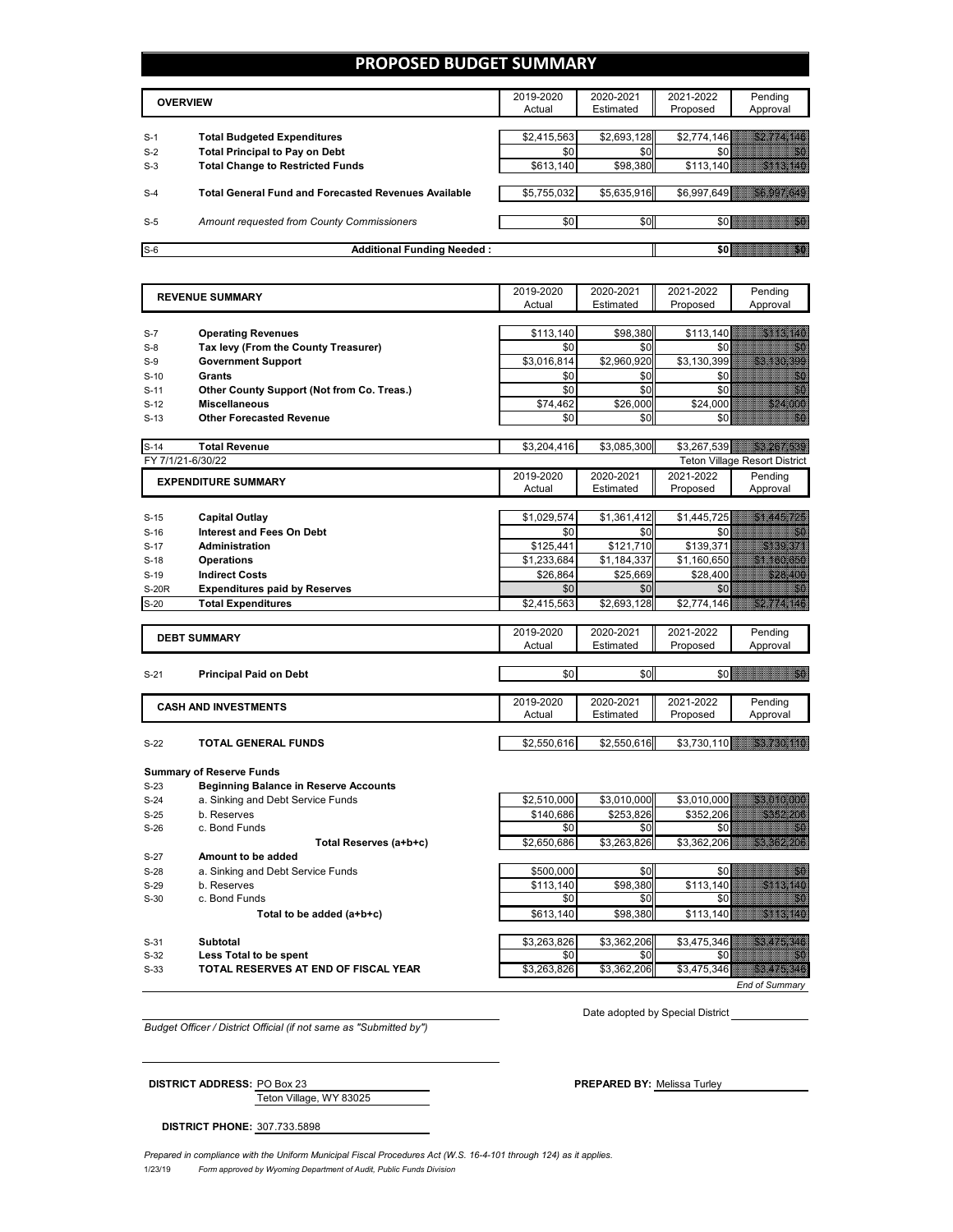|                      | <b>Teton Village Resort District</b>                     |                  |                     |                        | <b>FYE</b>            | 6/30/2022                                                                                                                                                                                                                        |
|----------------------|----------------------------------------------------------|------------------|---------------------|------------------------|-----------------------|----------------------------------------------------------------------------------------------------------------------------------------------------------------------------------------------------------------------------------|
|                      | <b>NAME OF DISTRICT/BOARD</b>                            |                  |                     |                        |                       |                                                                                                                                                                                                                                  |
|                      |                                                          |                  |                     |                        |                       |                                                                                                                                                                                                                                  |
|                      | PROPERTY TAXES AND ASSESSMENTS                           |                  |                     |                        |                       |                                                                                                                                                                                                                                  |
|                      |                                                          |                  |                     |                        |                       |                                                                                                                                                                                                                                  |
|                      |                                                          | <b>DOA Chart</b> | 2019-2020           | 2020-2021              | 2021-2022             | Pending                                                                                                                                                                                                                          |
|                      |                                                          | of Accounts      | Actual              | Estimated              | Proposed              | Approval                                                                                                                                                                                                                         |
| $R-1$                | <b>Property Taxes and Assessments Received</b>           |                  |                     |                        |                       |                                                                                                                                                                                                                                  |
| $R-1.1$              | Tax Levy (From the County Treasurer)                     | 4001             |                     |                        |                       |                                                                                                                                                                                                                                  |
| $R-1.2$              | Other County Support (see note on the right)             | 4005             |                     |                        |                       |                                                                                                                                                                                                                                  |
|                      | <b>FORECASTED REVENUE</b>                                |                  |                     |                        |                       |                                                                                                                                                                                                                                  |
|                      |                                                          |                  |                     |                        |                       |                                                                                                                                                                                                                                  |
|                      |                                                          |                  |                     |                        |                       |                                                                                                                                                                                                                                  |
|                      |                                                          | <b>DOA Chart</b> | 2019-2020<br>Actual | 2020-2021<br>Estimated | 2021-2022<br>Proposed | Pending<br>Approval                                                                                                                                                                                                              |
|                      |                                                          | of Accounts      |                     |                        |                       |                                                                                                                                                                                                                                  |
| $R-2$                | <b>Revenues from Other Governments</b>                   |                  |                     |                        |                       |                                                                                                                                                                                                                                  |
| $R-2.1$              | State Aid                                                | 4211             |                     |                        |                       |                                                                                                                                                                                                                                  |
|                      | R-2.2 Additional County Aid (non-treasurer)              | 4237             |                     |                        |                       |                                                                                                                                                                                                                                  |
| $R - 2.3$<br>$R-2.4$ | City (or Town) Aid<br>Sales & Use Tax<br>Other (Specify) | 4237<br>4237     | \$3,016,814         | \$2,960,920            | \$3,130,399           | 33.139.399                                                                                                                                                                                                                       |
| $R-2.5$              | <b>Total Government Support</b>                          |                  | \$3,016,814         | \$2,960,920            | \$3,130,399           | <u>e de la componenta</u>                                                                                                                                                                                                        |
| $R-3$                | <b>Operating Revenues</b>                                |                  |                     |                        |                       |                                                                                                                                                                                                                                  |
| $R-3.1$              | <b>Customer Charges</b>                                  | 4300             |                     |                        |                       |                                                                                                                                                                                                                                  |
|                      | R-3.2 Sales of Goods or Services                         | 4300             |                     |                        |                       |                                                                                                                                                                                                                                  |
|                      | R-3.3 Other Assessments                                  | 4503             | \$113,140           | \$98,380               | \$113,140             | a a chuid ann an                                                                                                                                                                                                                 |
| $R-3.4$              | <b>Total Operating Revenues</b>                          |                  | \$113,140           | \$98,380               | \$113,140             | SHESHIKO                                                                                                                                                                                                                         |
| $R-4$                | Grants                                                   |                  |                     |                        |                       |                                                                                                                                                                                                                                  |
| $R-4.1$              | <b>Direct Federal Grants</b>                             | 4201             |                     |                        |                       |                                                                                                                                                                                                                                  |
| R-4.2                | Federal Grants thru State Agencies                       | 4201             |                     |                        |                       |                                                                                                                                                                                                                                  |
| R-4.3                | <b>Grants from State Agencies</b>                        | 4211             |                     |                        |                       |                                                                                                                                                                                                                                  |
| $R-4.4$              | <b>Total Grants</b>                                      |                  | \$0                 | \$0                    | \$0                   | a a componenta de la construcción de la construcción de la construcción de la construcción de la construcción                                                                                                                    |
| $R-5$<br>$R-5.1$     | <b>Miscellaneous Revenue</b><br>Interest                 | 4501             | \$74,462            | \$26,000               | \$24,000              |                                                                                                                                                                                                                                  |
| R-5.2                | Other: Specify                                           | 4500             |                     |                        |                       |                                                                                                                                                                                                                                  |
| $R-5.3$              | Other: Additional                                        |                  |                     |                        |                       |                                                                                                                                                                                                                                  |
| $R-5.4$              | <b>Total Miscellaneous</b>                               |                  | \$74,462            | \$26,000               | \$24,000              | <b>ROLLERS</b>                                                                                                                                                                                                                   |
| $R-5.5$              | <b>Total Forecasted Revenue</b>                          |                  | \$3,204,416         | \$3,085,300            | \$3,267,539           | <b>SALARA ANG PARTITI</b>                                                                                                                                                                                                        |
|                      |                                                          |                  |                     |                        |                       |                                                                                                                                                                                                                                  |
| $R-6$                | <b>Other Forecasted Revenue</b>                          |                  |                     |                        |                       |                                                                                                                                                                                                                                  |
| $R-6.1$              | a. Other past due as estimated by Co. Treas.             | 4004             |                     |                        |                       | <u> Karl Charles (Charl Charl Charl Charl Charl Charl Charl Charl Charl Charl Charl Charl Charl Charl Charl Charl Cha</u>                                                                                                        |
| $R-6.2$              | b. Other forecasted revenue (specify):                   |                  |                     |                        |                       |                                                                                                                                                                                                                                  |
| $R-6.3$              |                                                          | 4500             |                     |                        |                       |                                                                                                                                                                                                                                  |
| $R-6.4$              |                                                          | 4500             |                     |                        |                       |                                                                                                                                                                                                                                  |
| $R-6.5$              |                                                          |                  |                     |                        |                       |                                                                                                                                                                                                                                  |
|                      | R-6.6 Total Other Forecasted Revenue (a+b)               |                  | \$0                 | \$0                    | \$0                   | e e de la construcción de la construcción de la construcción de la construcción de la construcción de la const<br>Construcción de la construcción de la construcción de la construcción de la construcción de la construcción de |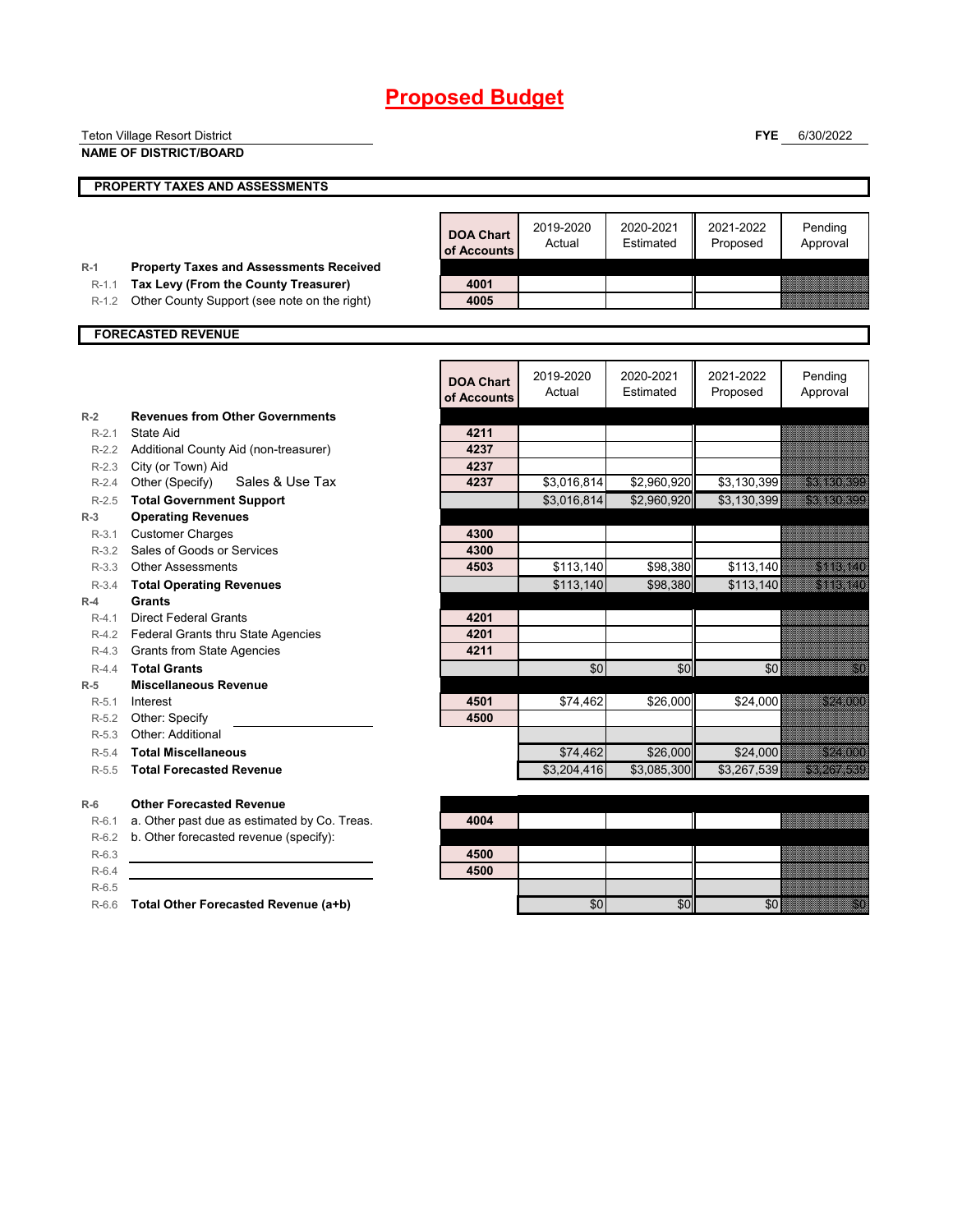## **CAPITAL OUTLAY BUDGET**

|           |                                                        | <b>DOA Chart</b><br>of Accounts | 2019-2020<br>Actual | 2020-2021<br>Estimated | 2021-2022<br>Proposed | Pending<br>Approval         |
|-----------|--------------------------------------------------------|---------------------------------|---------------------|------------------------|-----------------------|-----------------------------|
| $E-1$     | <b>Capital Outlay</b>                                  |                                 |                     |                        |                       |                             |
| $E-1.1$   | <b>Real Property</b>                                   | 6201                            |                     |                        | \$100,000             | 34004000                    |
| $E-1.2$   | Vehicles                                               | 6210                            | \$162,200           | \$11,601               | \$362,000             | 233 MARS                    |
| $E - 1.3$ | Office Equipment                                       | 6211                            |                     |                        |                       |                             |
| $E - 1.4$ | Other (Specify)                                        |                                 |                     |                        |                       |                             |
| $E-1.5$   | Common Area, Parking, Public Art, Roads, Maintenance L | 6200                            | \$867,374           | \$1,349,811            | \$983,725             | 3983.725                    |
| $E - 1.6$ |                                                        | 6200                            |                     |                        |                       |                             |
| $E-1.7$   |                                                        |                                 |                     |                        |                       |                             |
| $E-1.8$   | TOTAL CAPITAL OUTLAY                                   |                                 | \$1,029,574         | \$1,361,412            | \$1,445,725           | <u> Tanzania (h. 1888).</u> |

#### **ADMINISTRATION BUDGET**

|           |                                      | <b>DOA Chart</b><br>of Accounts | 2019-2020<br>Actual | 2020-2021<br>Estimated | 2021-2022<br>Proposed | Pending<br>Approval                                                                                                                                                                                                             |
|-----------|--------------------------------------|---------------------------------|---------------------|------------------------|-----------------------|---------------------------------------------------------------------------------------------------------------------------------------------------------------------------------------------------------------------------------|
| $E-2$     | <b>Personnel Services</b>            |                                 |                     |                        |                       |                                                                                                                                                                                                                                 |
| $E - 2.1$ | Administrator                        | 7002                            | \$87,525            | \$87,525               | \$91,386              |                                                                                                                                                                                                                                 |
| $E - 2.2$ | Secretary                            | 7003                            |                     |                        |                       |                                                                                                                                                                                                                                 |
| $E-2.3$   | Clerical                             | 7004                            |                     |                        |                       |                                                                                                                                                                                                                                 |
| $E-2.4$   | Other (Specify)                      |                                 |                     |                        |                       |                                                                                                                                                                                                                                 |
| $E-2.5$   |                                      | 7005                            |                     |                        |                       |                                                                                                                                                                                                                                 |
| $E-2.6$   |                                      | 7005                            |                     |                        |                       |                                                                                                                                                                                                                                 |
| $E - 2.7$ |                                      |                                 |                     |                        |                       |                                                                                                                                                                                                                                 |
| $E-3$     | <b>Board Expenses</b>                |                                 |                     |                        |                       |                                                                                                                                                                                                                                 |
| $E - 3.1$ | Travel                               | 7011                            |                     |                        |                       |                                                                                                                                                                                                                                 |
| $E-3.2$   | Mileage                              | 7012                            |                     |                        |                       |                                                                                                                                                                                                                                 |
| $E - 3.3$ | Other (Specify)                      |                                 |                     |                        |                       |                                                                                                                                                                                                                                 |
| $E - 3.4$ | <b>Meeting Expenses</b>              | 7013                            | \$225               | \$500                  | \$8,000               | a ang                                                                                                                                                                                                                           |
| $E-3.5$   | <b>Public Notices</b>                | 7013                            | \$175               | \$175                  | \$175                 | <u>ting and</u>                                                                                                                                                                                                                 |
| $E - 3.6$ |                                      |                                 |                     |                        |                       |                                                                                                                                                                                                                                 |
| $E-4$     | <b>Contractual Services</b>          |                                 |                     |                        |                       |                                                                                                                                                                                                                                 |
| $E-4.1$   | Legal                                | 7021                            | \$17,548            | \$12,000               | \$17,000              |                                                                                                                                                                                                                                 |
| $E-4.2$   | Accounting/Auditing                  | 7022                            | \$10,761            | \$12,115               | \$12,300              | <b>RADARISTAS</b>                                                                                                                                                                                                               |
| $E-4.3$   | Other (Specify)                      |                                 |                     |                        |                       |                                                                                                                                                                                                                                 |
| $E-4.4$   |                                      | 7023                            |                     |                        |                       |                                                                                                                                                                                                                                 |
| $E-4.5$   |                                      | 7023                            |                     |                        |                       |                                                                                                                                                                                                                                 |
| $E-4.6$   |                                      |                                 |                     |                        |                       |                                                                                                                                                                                                                                 |
| $E-5$     | <b>Other Administrative Expenses</b> |                                 |                     |                        |                       |                                                                                                                                                                                                                                 |
| $E - 5.1$ | <b>Office Supplies</b>               | 7031                            | \$947               | \$900                  | \$975                 | en de la filmonia de la filmonia de la filmonia de la filmonia de la filmonia de la filmonia de la filmonia d<br>Establecer de la filmonia de la filmonia de la filmonia de la filmonia de la filmonia de la filmonia de la fil |
| $E-5.2$   | Office equipment, rent & repair      | 7032                            |                     |                        |                       |                                                                                                                                                                                                                                 |
| $E-5.3$   | Education                            | 7033                            |                     |                        |                       |                                                                                                                                                                                                                                 |
| $E-5.4$   | Registrations                        | 7034                            |                     |                        |                       |                                                                                                                                                                                                                                 |
| $E-5.5$   | Other (Specify)                      |                                 |                     |                        |                       |                                                                                                                                                                                                                                 |
| $E-5.6$   | Rent, Utilities, Cleanings           | 7035                            | \$7,516             | \$7,790                | \$8,160               | e alla parte della                                                                                                                                                                                                              |
| $E - 5.7$ | Other                                | 7035                            | \$744               | \$705                  | \$1,375               |                                                                                                                                                                                                                                 |
| $E - 5.8$ |                                      |                                 |                     |                        |                       |                                                                                                                                                                                                                                 |
| $E-6$     | <b>TOTAL ADMINISTRATION</b>          |                                 | \$125,441           | \$121,710              | \$139,371             | <u>e de la pro</u>                                                                                                                                                                                                              |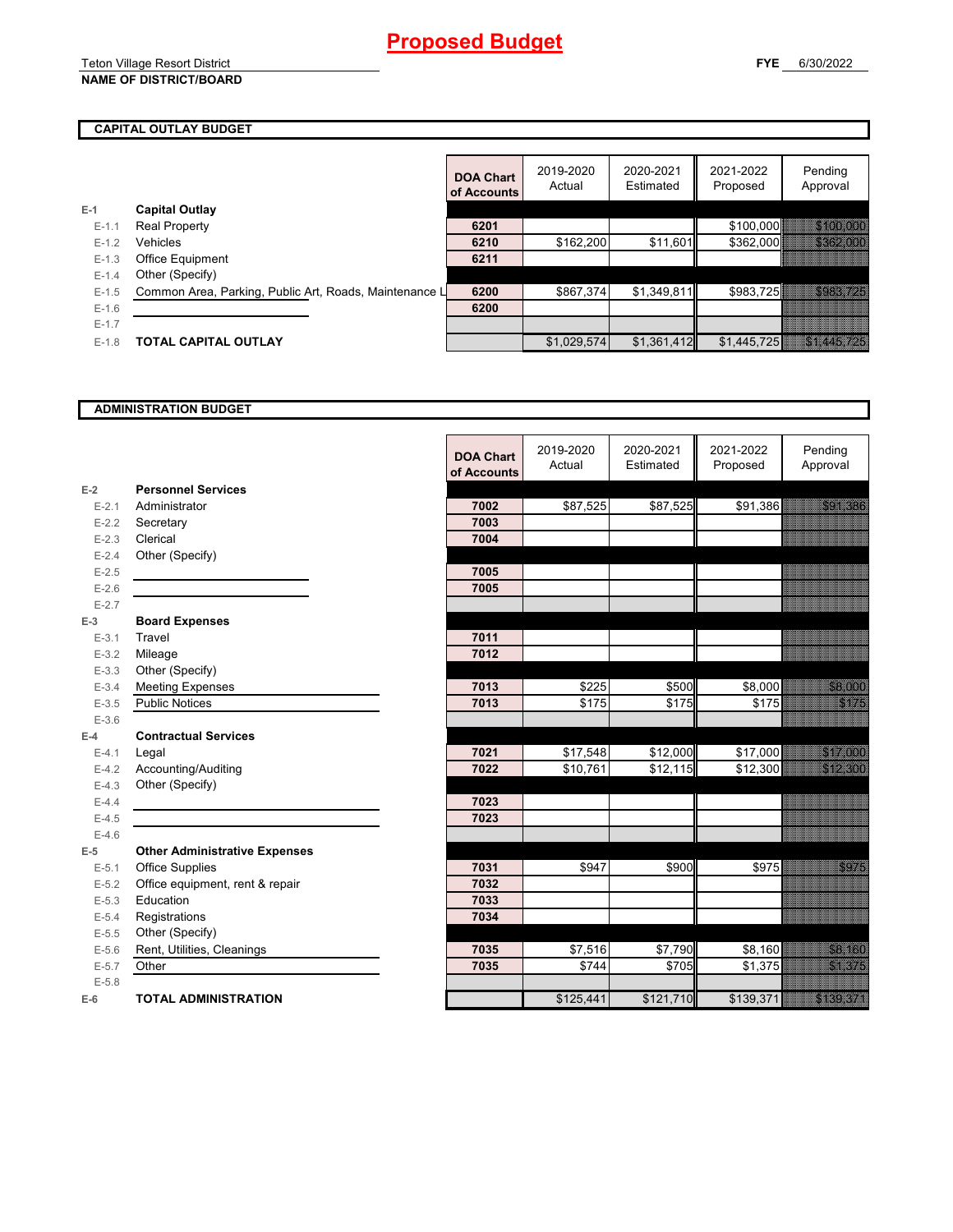Teton Village Resort District

## **OPERATIONS BUDGET**

|                    |                                                               | <b>DOA Chart</b><br>of Accounts | 2019-2020<br>Actual | 2020-2021<br>Estimated | 2021-2022<br>Proposed | Pending<br>Approval |
|--------------------|---------------------------------------------------------------|---------------------------------|---------------------|------------------------|-----------------------|---------------------|
| $E-7$              | <b>Personnel Services</b>                                     |                                 |                     |                        |                       |                     |
| $E - 7.1$          | Wages--Operations                                             | 7202                            |                     |                        |                       |                     |
| $E - 7.2$          | <b>Service Contracts</b>                                      | 7203                            |                     |                        |                       |                     |
| $E - 7.3$          | Other (Specify)                                               |                                 |                     |                        |                       |                     |
| $E - 7.4$          |                                                               | 7204                            |                     |                        |                       |                     |
| $E - 7.5$          |                                                               | 7204                            |                     |                        |                       |                     |
| $E - 7.6$<br>$E-8$ | <b>Travel</b>                                                 |                                 |                     |                        |                       |                     |
| $E-8.1$            | Mileage                                                       | 7211                            |                     |                        |                       |                     |
| $E - 8.2$          | Other (Specify)                                               |                                 |                     |                        |                       |                     |
| $E-8.3$            |                                                               | 7212                            |                     |                        |                       |                     |
| $E - 8.4$          |                                                               | 7212                            |                     |                        |                       |                     |
| $E - 8.5$          |                                                               |                                 |                     |                        |                       |                     |
| $E-9$              | <b>Operating supplies (List)</b>                              |                                 |                     |                        |                       |                     |
| $E-9.1$            |                                                               | 7220                            |                     |                        |                       |                     |
| $E-9.2$            |                                                               | 7220                            |                     |                        |                       |                     |
| $E-9.3$            |                                                               | 7220                            |                     |                        |                       |                     |
| $E-9.4$            |                                                               | 7220                            |                     |                        |                       |                     |
| $E-9.5$            |                                                               |                                 |                     |                        |                       |                     |
| $E-10$             | <b>Program Services (List)</b>                                |                                 |                     |                        |                       |                     |
| $E-10.1$           |                                                               | 7230                            |                     |                        |                       |                     |
| $E-10.2$           |                                                               | 7230                            |                     |                        |                       |                     |
| $E-10.3$           |                                                               | 7230                            |                     |                        |                       |                     |
| $E-10.4$           |                                                               | 7230                            |                     |                        |                       |                     |
| $E-10.5$           |                                                               |                                 |                     |                        |                       |                     |
| $E-11$             | <b>Contractual Arrangements (List)</b>                        |                                 |                     |                        |                       |                     |
| $E-11.1$           | <b>Teton Village Association ISD</b>                          | 7400                            | \$1,233,684         | \$1,184,337            | \$1,160,650           | 51. 69. 59.         |
| $E-11.2$           |                                                               | 7400                            |                     |                        |                       |                     |
| $E-11.3$           |                                                               | 7400                            |                     |                        |                       |                     |
| $E-11.4$           |                                                               | 7400                            |                     |                        |                       |                     |
| $E-11.5$           |                                                               |                                 |                     |                        |                       |                     |
| $E-12$             | <b>Other operations (Specify)</b>                             |                                 |                     |                        |                       |                     |
| $E-12.1$           |                                                               | 7450                            |                     |                        |                       |                     |
| $E-12.2$           |                                                               | 7450                            |                     |                        |                       |                     |
| $E-12.3$           | <u> 1980 - Johann Barn, mars an t-Amerikaansk kommunist (</u> | 7450                            |                     |                        |                       |                     |
| $E-12.4$           |                                                               | 7450                            |                     |                        |                       |                     |
| $E-12.5$<br>$E-13$ | <b>TOTAL OPERATIONS</b>                                       |                                 | \$1,233,684         | \$1,184,337            | \$1,160,650           | 51. 59. 559         |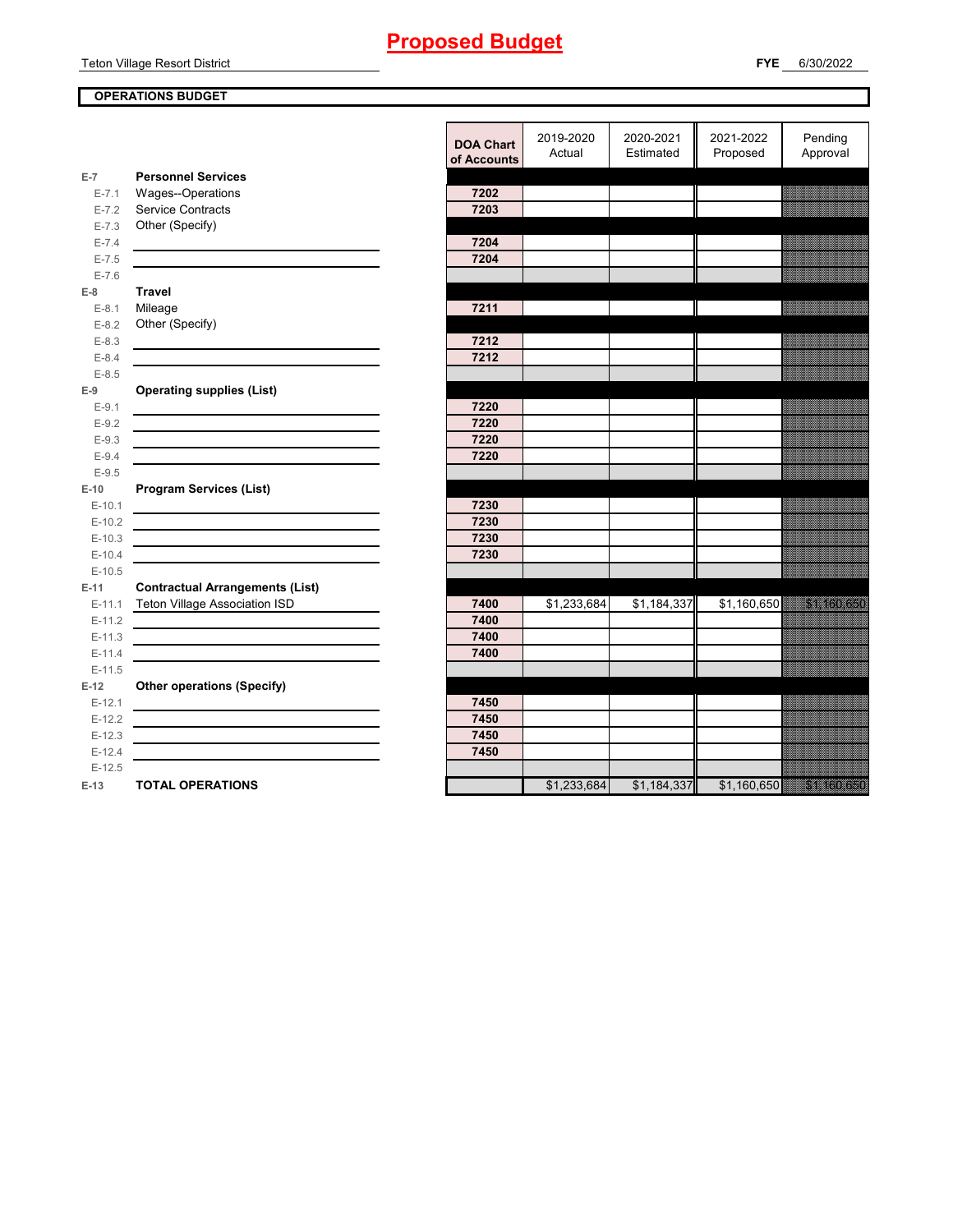Teton Village Resort District

## **INDIRECT COSTS BUDGET**

|          |                               | <b>DOA Chart</b><br>of Accounts | 2019-2020<br>Actual | 2020-2021<br>Estimated | 2021-2022<br>Proposed | Pending<br>Approval |
|----------|-------------------------------|---------------------------------|---------------------|------------------------|-----------------------|---------------------|
| $E-14$   | Insurance                     |                                 |                     |                        |                       |                     |
| $E-14.1$ | Liability                     | 7502                            | \$9,388             | \$8,669                | \$9,900               | a ang pang          |
| $E-14.2$ | <b>Buildings and vehicles</b> | 7503                            | \$17,476            | \$17,000               | \$18,500              | <u> Maria Ba</u>    |
| $E-14.3$ | Equipment                     | 7504                            |                     |                        |                       |                     |
| $E-14.4$ | Other (Specify)               |                                 |                     |                        |                       |                     |
| $E-14.5$ |                               | 7505                            |                     |                        |                       |                     |
| $E-14.6$ |                               | 7505                            |                     |                        |                       |                     |
| $E-14.7$ |                               |                                 |                     |                        |                       |                     |
| $E-15$   | Indirect payroll costs:       |                                 |                     |                        |                       |                     |
| $E-15.1$ | FICA (Social Security) taxes  | 7511                            |                     |                        |                       |                     |
| $E-15.2$ | <b>Workers Compensation</b>   | 7512                            |                     |                        |                       |                     |
| $E-15.3$ | <b>Unemployment Taxes</b>     | 7513                            |                     |                        |                       |                     |
| $E-15.4$ | Retirement                    | 7514                            |                     |                        |                       |                     |
| $E-15.5$ | Health Insurance              | 7515                            |                     |                        |                       |                     |
| $E-15.6$ | Other (Specify)               |                                 |                     |                        |                       |                     |
| $E-15.7$ |                               | 7516                            |                     |                        |                       |                     |
| $E-15.8$ |                               | 7516                            |                     |                        |                       |                     |
| $E-15.9$ |                               |                                 |                     |                        |                       |                     |
|          |                               |                                 |                     |                        |                       |                     |
| $E-17$   | <b>TOTAL INDIRECT COSTS</b>   |                                 | \$26,864            | \$25,669               | \$28,400              | a a chunach         |

#### **DEBT SERVICE BUDGET**

| <b>DOA Chart</b><br>of Accounts | 2019-2020<br>Actual | 2020-2021<br>Estimated | 2021-2022<br>Proposed | Pending<br>Approval |
|---------------------------------|---------------------|------------------------|-----------------------|---------------------|
|                                 |                     |                        |                       |                     |
| 6401                            |                     |                        |                       |                     |
| 6410                            |                     |                        |                       |                     |
| 6420                            |                     |                        |                       |                     |
|                                 |                     |                        |                       |                     |

| <b>Debt Service</b> |
|---------------------|
|                     |

D-1.1 Principal **6401**

D-1.2 **Interest** 

D-1.3 **Fees** 

**D-2 TOTAL DEBT SERVICE**